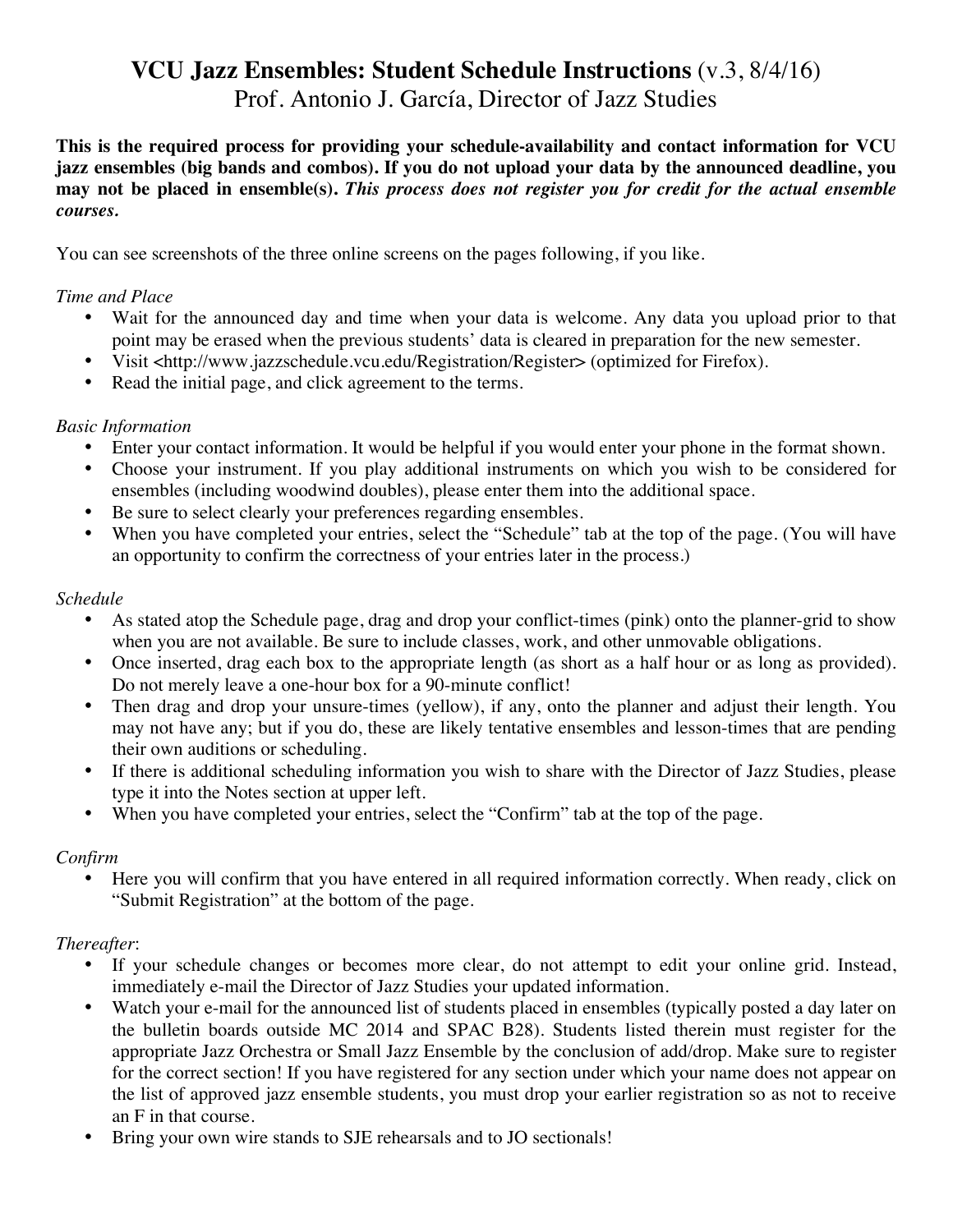*This software was created with the guidance of Prof. Antonio García, VCU's Director of Jazz Studies, under the leadership of Prof. Krzysztof "Krys" Cios, Professor and Chair of the Department of Computer Science (CS). Dr. Preetam Ghosh worked with CS students Jonathan Trowbridge and Kakim Fung on this software, which was then made operational by Robert "Mack" Stump with assistance from student Jeet Gajjar. Web-hosting assistance was provided by VCU Webmaster Sam Yerkes with additional recommendations from VCU Innovation Gateway's Dr. Ivelina Metcheva.*

#### **Basic Information Screenshot**

|                        |   | Please enter all of the information below. All of the fields are required. |                                                                                                      |
|------------------------|---|----------------------------------------------------------------------------|------------------------------------------------------------------------------------------------------|
| First Name             |   |                                                                            |                                                                                                      |
| Last Name              |   |                                                                            |                                                                                                      |
| Email                  |   |                                                                            |                                                                                                      |
| Confirm Email          |   |                                                                            |                                                                                                      |
| 555-555-5555           |   |                                                                            |                                                                                                      |
| Anytown NY             |   |                                                                            |                                                                                                      |
| --instrument--         | ۰ |                                                                            |                                                                                                      |
| Additional Instruments |   |                                                                            |                                                                                                      |
| I want to be in:       |   |                                                                            |                                                                                                      |
| SJE; if not, then a JO |   |                                                                            | ⊙ Only a Jazz Orch ⊙ Only a Small Jazz Ensemble ⊙ Both ⊙ A JO; but if I don't make that, an SJE ⊙ An |
| I am a:                |   |                                                                            |                                                                                                      |
|                        |   | ⊙ Freshman ⊙ Sophomore ⊙ Junior ⊙ Senior ⊙ Graduate                        |                                                                                                      |
| <b>Local Address:</b>  |   |                                                                            |                                                                                                      |
| Street                 |   |                                                                            |                                                                                                      |
| City                   |   |                                                                            |                                                                                                      |
| State                  |   |                                                                            |                                                                                                      |
|                        |   |                                                                            |                                                                                                      |

*<BasicInfoScreen72.jpg>*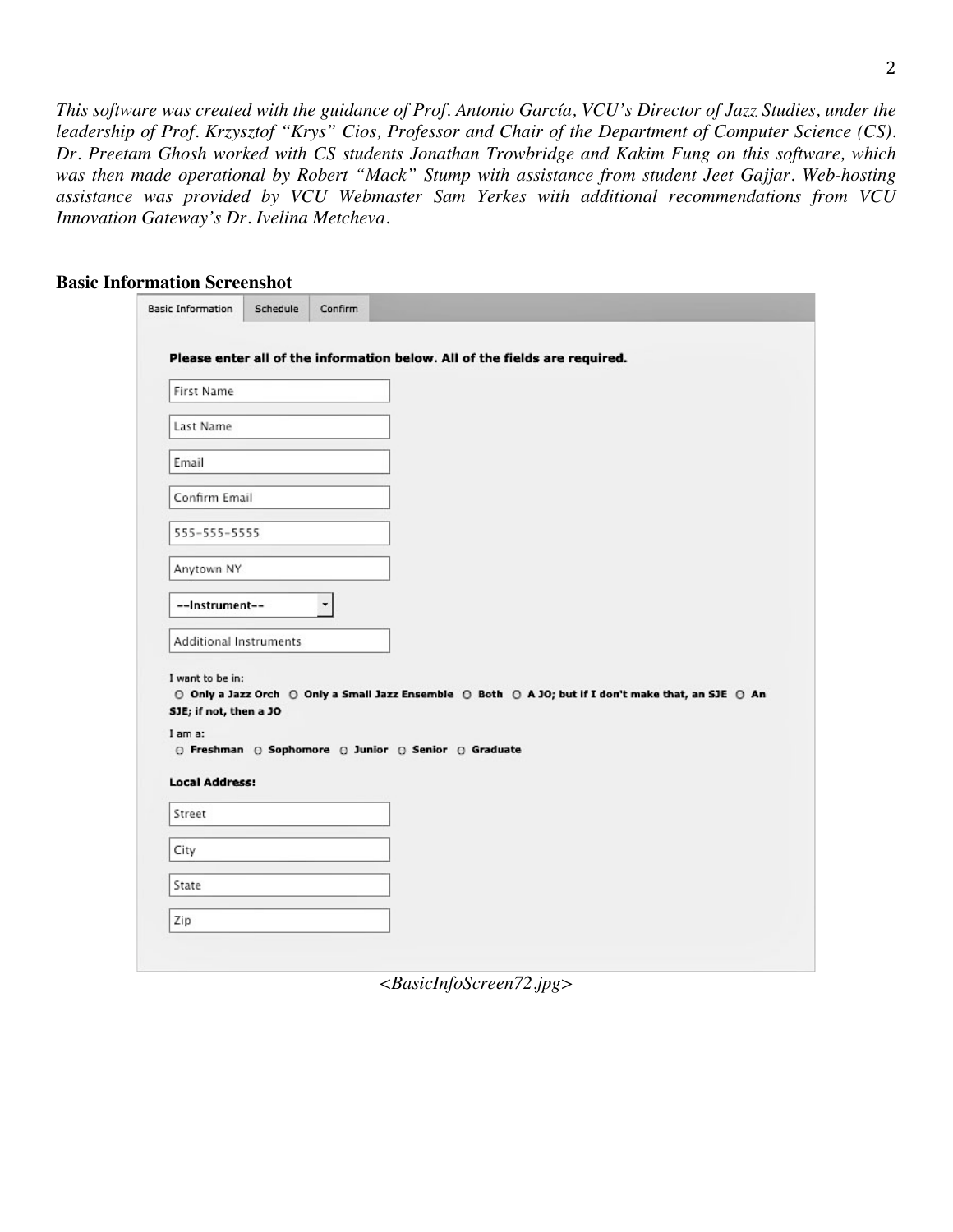# **Schedule Screenshot**

| Notes                            |  |                                                                                                                                                                                                    |
|----------------------------------|--|----------------------------------------------------------------------------------------------------------------------------------------------------------------------------------------------------|
|                                  |  |                                                                                                                                                                                                    |
|                                  |  |                                                                                                                                                                                                    |
|                                  |  |                                                                                                                                                                                                    |
|                                  |  | Drag and drop your conflict-times and unsure-times onto the planner to show when you are not                                                                                                       |
|                                  |  | or maybe available. (Click events on the schedule to remove them.) The remaining white spaces                                                                                                      |
|                                  |  | will be considered times you are definitely available for jazz ensembles. (Note that the VCU Jazz<br>Orchestra I currently rehearses M/W 3:40-5:30p, the JO II T/TH 4:40-6:30p, and the Small Jazz |
|                                  |  | Ensembles at times to be determined by this scheduling process.) If there is additional                                                                                                            |
| the Notes section at upper left. |  | scheduling information you wish to share with the Director of Jazz Studies, please type it into                                                                                                    |

|                  | monday | Tuesday | weanesaay | Thursday | Friday |
|------------------|--------|---------|-----------|----------|--------|
| 8am              |        |         |           |          |        |
| 9am              |        |         |           |          |        |
| 10am             |        |         |           |          |        |
| 11am             |        |         |           |          |        |
| 12pm             |        |         |           |          |        |
| 1 <sub>pm</sub>  |        |         |           |          |        |
| 2pm              |        |         |           |          |        |
| 3pm              |        |         |           |          |        |
| 4pm              |        |         |           |          |        |
| 5pm              |        |         |           |          |        |
| 6pm              |        |         |           |          |        |
| 7pm              |        |         |           |          |        |
| 8pm              |        |         |           |          |        |
| 9pm              |        |         |           |          |        |
| 10 <sub>pm</sub> |        |         |           |          |        |

*<ScheduleScreen72.jpg>*